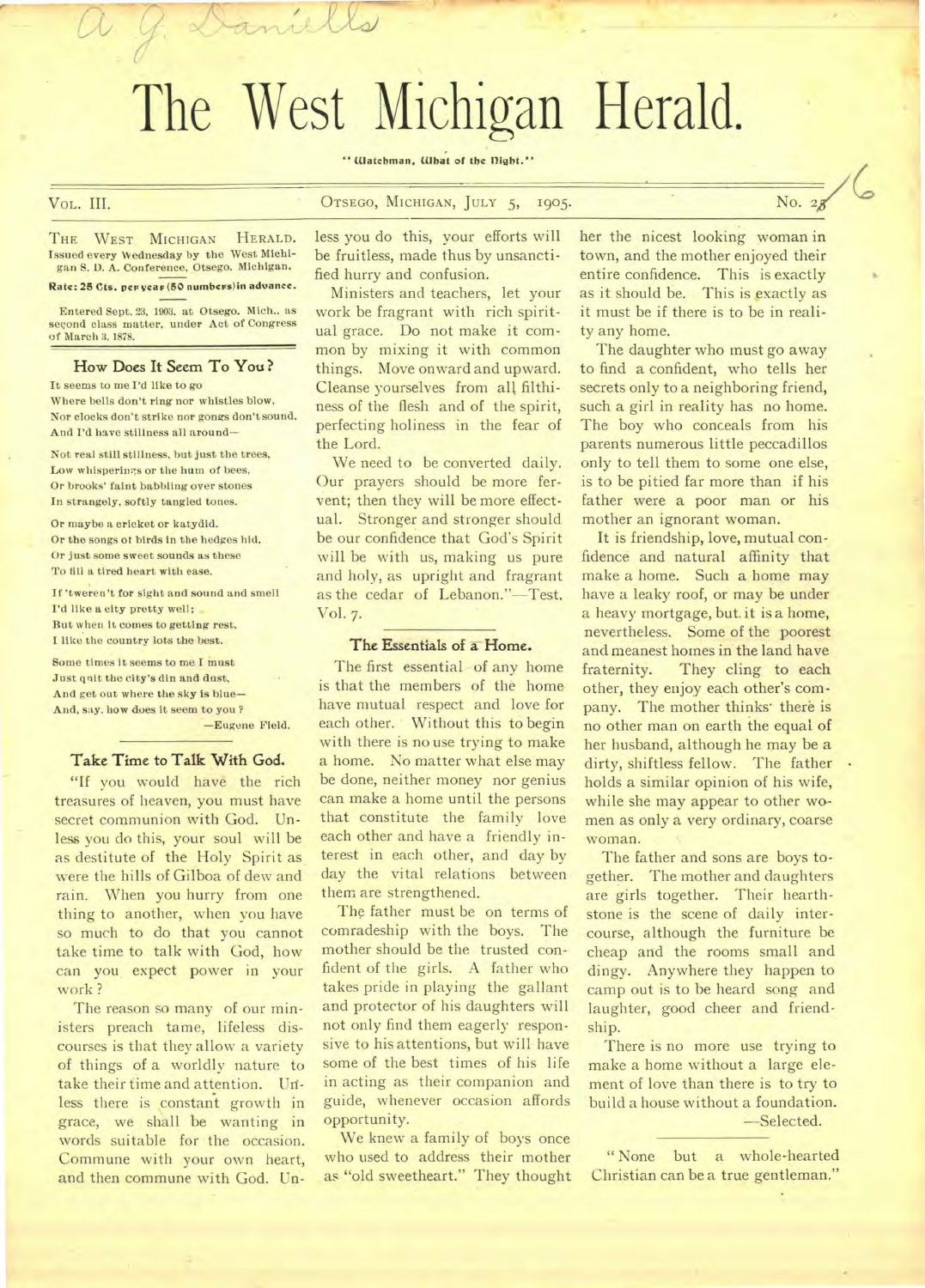# THE WEST MICHIGAN HERALD. July 5, 1905

# Importance of the Sabbath-school Work.

 $\overline{2}$ 

Is the Sabbath-school work important? In answer I will cite a few quotations from the Testimonies taken from the little book entitled "Sabbath-school Work." "There is earnest work to be done" in our Sabbath-schools. It is a nice and IMPORTANT work to deal with minds, to leave a right impression, to give the right mould to character." Again we read, "The Sabbath-school, if rightly conducted, is one of God's great instrumentalities to bring souls to a knowledge of the truth." How important it is then that our schools be conducted in a right manner,—that officers and teachers have a connection with the Living Vine that they may be instruments in God's hands to enable them to bring souls to a knowledge of the truth. What work is more important than that of saving souls ?

Here is another quotation : "Our Sabbath-schools are nothing less than Bible societies, and in the sacred work of teaching the truths of God's word, they can accomplish far more than they have hitherto accomplished. The Sabbath-school, when rightly managed, possesses marvelous power, and is adapted to doing a great work, but it is not now what it may and should be." Though the Sabbath-school has made advancement since the foregoing was written, and is still making advance strides, there is yet much to be done. And who is going to make the Sabbath-school what it may and should be ? Will we sit down and fold our hands and leave the task entirely to the secretary of the Sabbath-school Association, or will we do something to aid her ? Does the work of making our school such a school devolve on the superintendent alone ? Can the officers and teachers make the school ? What would a school be without scholars? Let not any of us get the idea that we are so insignificant that we can do nothing to aid. We show by our very

presence that we have an interest in the school, and that fact alone may be an incentive to some one else to do likewise. Each one exerts an influence either for good or evil, and if we show no interest in the Sabbath-school, is not our influence for good weakened in consequence ? On page zo of the book already mentioned we find this: "The Sabbath-school should be one of the greatest instrumentalities and the most effectual in bringing souls to Christ." How glad we ought to be that God has given us such an opportunity to work for him, and how we should strive to set the right example in order to exert the best influence in our school.

Jesus said, "Feed my sheep—feed my lambs." He did not forget the children, and let us endeavor to cooperate with him and with one another to find the best methods for feeding these precious lambs of the flock. From the pulpit the truths cannot be made simple enough for their young minds to grasp the meaning, and they would fail to gain any benefit from the lesson taught. But in the Sabbath-school the language can be simplified so as to reach down to their level, and the beautiful story can be taught by illustrations and object lessons in a manner that it may sink deep into their hearts, take root, and bear fruit by and by. Many a person looks back to those lessons taught in childhood and exclaim, "There I first conceived the idea that I would like to be a Christian."

But some one may ask, why lay so much stress upon the Sabbathschool work when we have *a* church school in our midst where these great truths are also taught ? I admit that such is the case, but that does not take the place of the Sabbath-school. Instead of detracting from the interest of the Sabbath-school, it should enhance it, for each has its separate work, and neither can do the work of the other, but they should work together. Then too the home training should not be forgotten. Here must be laid the foundation of right principles, the parents giving their heariy support to the work of the other two factors. Then the three working together will complete one grand and harmonious whole, which cannot help but wield an influence, not only in the Sabbathschool, but which will be felt in the world-around them.

While we teach the children, we would not forget that we are all learners in the school of Christ. Jesus said, "Feed my sheep," and where can we find better food than in the study of these Sabbathschool lessons,—lessons so full of practical help and timely topics ? After a careful consideration of them at home, meet in the Sabbath-school for mutual study—not controversy, not to display our knowledge, but from a desire to dig deep and feast upon the many good things in the Word of God. We are never too old to learn, and all through the ceaseless ages of eternity we will still be learning. The time is soon coming, we know not how soon, when these privileges we now have will all be taken from us, and we cannot have the opportunity of studying God's Word. Then let us improve the precious time now, not do ourselves so great an injustice, as well as help to cripple the Sabbath-school, by absenting ourselves from the school, or neglecting the study of the lessons. Listen to this from the Testimony, page twenty-two; "The Bible lessons which are taught in our schools 'are of far greater consequence than many now discern." Then let us make the best of our opportunities, and with the help of God, get all the good we can out of the Sabbathschool and put all the good we can into it, remembering, as heretofore stated, the superintendent cannot make the school. She must have the co-operation of every member. Then the Sabbath-school will surely be a success, and be the means of bringing sheaves into the heavenly garner.

MRS. STELLA MCALLISTER.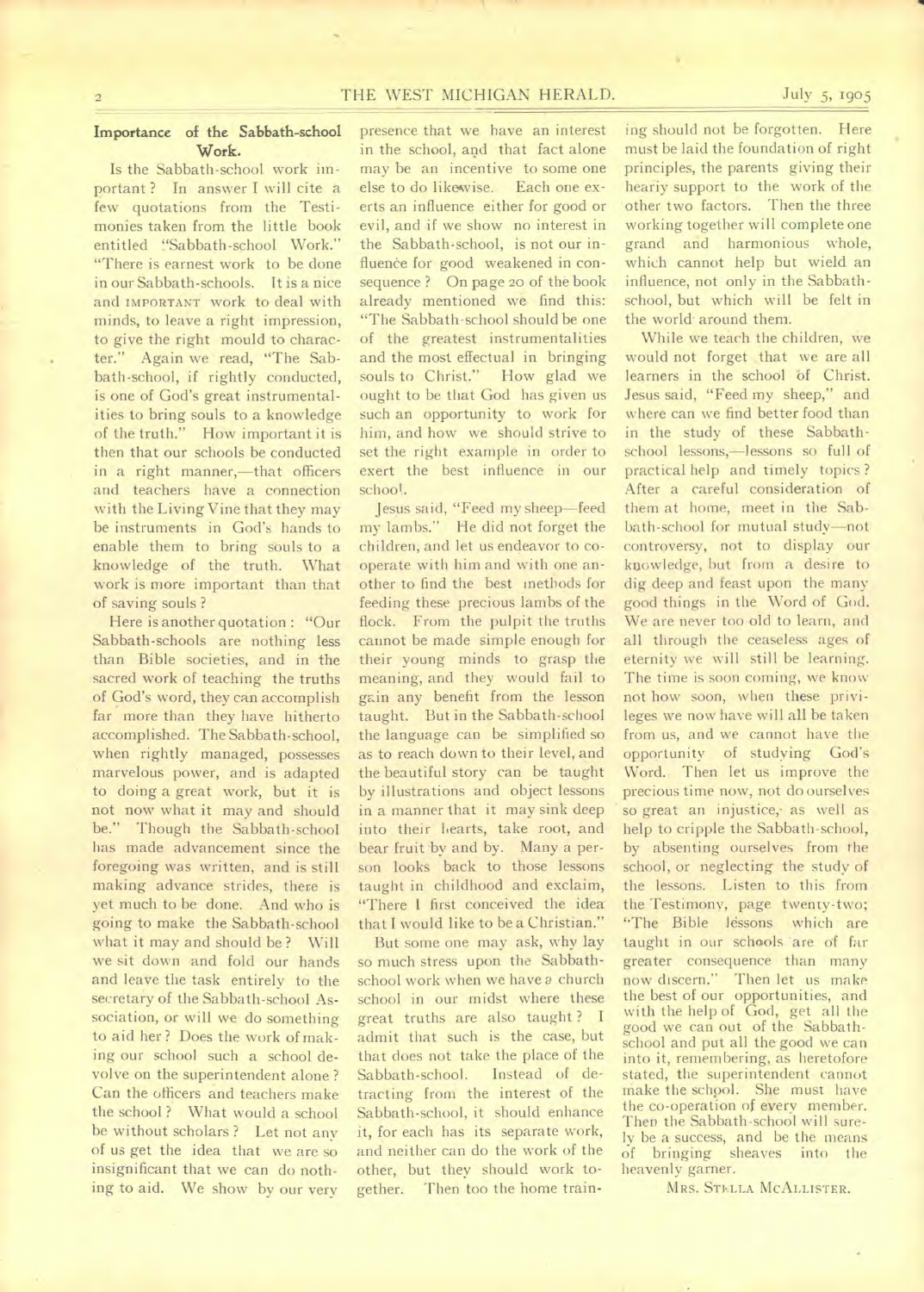# July 5, 1905. THE WEST MICHIGAN HERALD. 3

# From the Field.

### Report of the Grand Rapids Young People's Society From February 25 to June 30.

| <b>Bible Readings held</b>          | 59      |
|-------------------------------------|---------|
| <b>Bible</b> talks                  | 12      |
| Tracts given away                   | 29      |
| Papers given away                   | 720     |
| Pages of literature given out 1,598 |         |
| Pages of literature sold<br>$\sim$  | 5016    |
| Missionary visits                   | 30      |
| Missionary letters written          | 5I      |
| Hours of Christian help work        | 15      |
| Articles of clothing given away     | IO      |
| Donations in cash                   | \$32.50 |
| Donations in pledges                | 7.50    |
| Total                               | \$40.00 |
|                                     |         |

We are glad to report that our young people are manifesting a 'greater interest in spreading the third angel's message and are gaining a deeper spiritual experience. Plans are being made and funds raised to send some worthy young person to school next year to prepare for the work. There are so many ways in which our youth may help in the Master's work. The distribution of literature, the missionary letter, the lifting hand to some poor struggling soul will all be blessed of God if we do it in the name of the one who has done so much for us. May all the soci eties in the West Michigan Conference join us in planning and working to further this work that God has so graciously entrusted to us.

#### EDITH E. BRUCE.

#### Mecosta.

June **16** Elder A. G. Haughey and Miss Margaret Haughey came to this place to attend our Sabbathschool convention. Elder Haughey spoke Friday evening. On Sabbath, June 17, Sabbath-school was held at io:oo a m., after which convention work was taken up and several topics were discussed.

In the afternoon the time was given to the children. They had recitations and songs. Elder Haughey spoke in the evening **to an** attentive audience, and at to:3o a. m. Sunday he gave another discourse which was meat in due season.

At 3:0o p. m. Sabbath-school work was considered again. Several topics were discussed. The convention was a success, and I am sure that all were benefited, and I firmly believe that conventions are in harmony with the mind of God.

Sister Haughey held a children's meeting at 6:0o p. m. Sunday and it was well attended, and I think all were pleased.

The house was full Sunday evening, and Elder Haughey spoke on "The Origin and Destiny of Satan." It seemed to stir some, for many remarks have been made since.

WILLIAM SAXTON.

# **A Special Opportunity For The**  Right **Man.**

The property secured by Bro. **J.**  E. White, near Edgefield, includes a well equipped cereal food plant. This plant is practically new, and is provided with a full line of cereal food machinery of the most modern make. There is a large twelve-pan oven, manufactured by Pembroke D. Harton, a three-barrel dough mixer, dough brake, power flour sifter, two grinding mills, cracker machine, and other necessary accessories and appliances usually in use in well appointed bakeries or food plants.

The facilities should be put into operation, as there is a need and demand for the products of its manufacture. It is the best equipped plant, and in fact the only one owned by our people, in the southern states.

Bro. White will lease or sell, on the most favorable terms, the plant to any one competent to assist in putting into operation this much needed enterprise.

The Atlanta (Ga.) Sanitarium, the Southern Sanitarium at Graysville, Tenn., and the Nashville Sanitarium will all naturally look to this factory for foods. Moreover the new Agricultural School started by Professors Magan and

Sutherland is but a short distance from this location, and there is already a sufficient demand for foods from our own people to warrant an immediate beginning, which will require but small capital. Any one interested will please correspond with J. E. White, Edgefield, Tenn.

# **flews and notes.**

This blue pencil mark means that your subscription expires with this number.

Miss Amy Woodruff of Bauer is the organist for the tent-meeting at Robinson.

Brother Jacob Hofstra is holding a tent meeting in Robinson. He says his courage is good.

Do not forget the date of the camp-meeting--August 17-28. Begin now to prepare for it.

Miss Mable Jaffray says she is nicely located at Covert and is enjoying her work very much.

We quote the following from a letter written by W. C. Hebner: "The tent is located four miles west and one mile south of Sturgis, in the open field. The location is very pleasant. We began our meetings Wednesday evening, June 21, with about sixty out. Have held meetings each evening since with about fifty out each time, and Sunday evening June 25, there were about one hundred present. There seems to be no prejudice existing against us as yet, and the people are very friendly. We long to be where our example will lead them to the dear Saviour and his truth for this time.

"We secured our organ and a Miss Case kindly consented to play for us.

"Brother Irving had the misfortune to cut his foot with the axe, but it is getting along very nicely now.

"Pray for us and the work that we may be kept humble and do the work as God would have us."